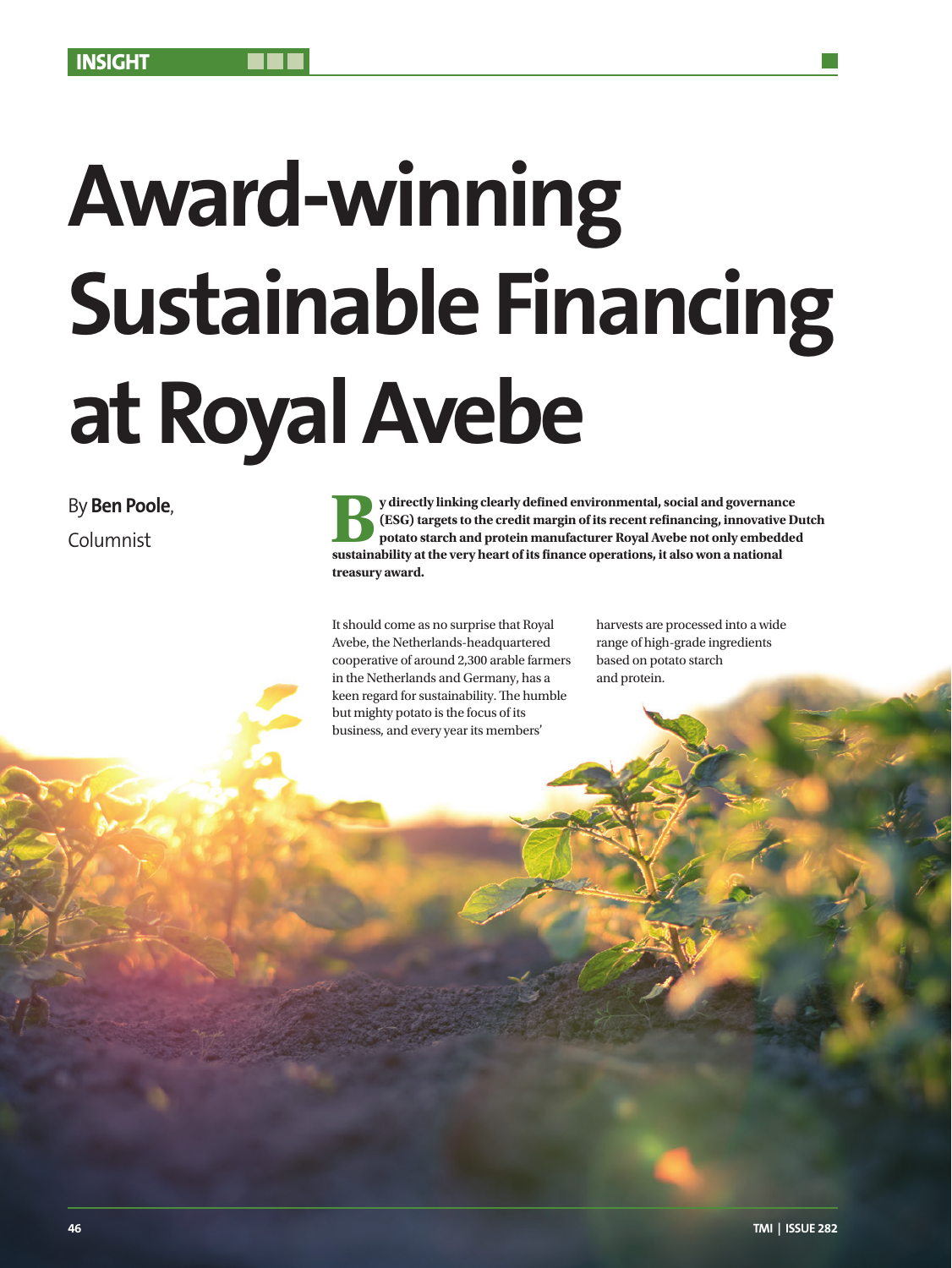These extracts can not only be used to add value to a wide range of consumer food products but they are essential ingredients in pet food and various industrial applications worldwide.

With 1,300 employees and production sites in the Netherlands, Germany and Sweden and sales offices in the United States, Europe and Asia, Royal Avebe continuously develops innovative opportunities and applications based on potato starch. Throughout these operations, the firm maintains a major focus on sustainable continuity, as Royal Avebe's Treasurer and Insurance Manager Hans Miedema explains.

"With our strategic direction, we aim to create more value for society and stakeholders: members, customers and employees, both now and in the future," he says. "This is only possible if, in addition to our financial results, we also take account of our impact in other areas."

This approach can clearly be seen in Royal Avebe's product portfolio, with a plant-based protein transition, through its production processes that take into account its carbon footprint, as well as water usage, waste and green production. This also extends to the cooperative's farmer base, which is always looking for ways to grow more but with less environmental impact.

Miedema adds: "In short, as a cooperative we believe that the social interest must be in balance with the financial interest. It is therefore in both the cooperative's interest as well as stakeholders' and our broader environment to pursue this approach. This is something we can support in treasury in a number of ways."

### **Joining the dots**

Royal Avebe's green credentials received another boost in 2019 with the creation of a Director of Sustainability role. When Peter-Erik Ywema was appointed to the post, Miedema worked closely with him to look at how treasury could enhance its own sustainability efforts.

Miedema recalls: "Discussions with Peter-Erik provided me with more insight on the subject of sustainability. We had a number of brainstorming sessions in which we discussed opportunities for treasury subjects that could be linked to sustainability."

An early success story to emerge from these discussions was the move to 'green' the cooperative's lease fleet. The operational lease of 10 electric Nissan vans became the first sustainability project that treasury was involved in. The initiative was a partnership with Nissan and Athlon, a subsidiary of Royal Avebe's partner bank Rabobank.

"Peter-Erik and I had been working on the greening of the lease fleet and found shared interests," recalls Miedema. "He talked passionately about his ambitions in the integrated annual report and I saw the opportunity to pursue a sustainability approach when our refinancing came along. I think we learnt a lot from each other and have been able to connect the dots on a number of projects over the past couple of years."

### **Targeting refinancing**

With sustainability now firmly on the agenda for Royal Avebe's treasury, Miedema was keen to pursue this during the cooperative's refinancing in 2020.

"Our ESG target-setting has evolved over time, from an initial thought to three concrete KPI [key performance indicators] targets, which came about through a combined effort between our partner banks and the participation of colleagues responsible for the related disciplines," Miedema explains.

The three KPIs that Royal Avebe arrived at are: 1) a reduction of the cooperative's carbon footprint; 2) a reduction in water usage; and 3) the increased participation of farmers in Royal Avebe's crop registration system, which enables the cooperative to monitor certain aspects of sustainable farming. These were initially embedded into the cooperative's integrated reporting and then applied to the financing with input from two of Royal Avebe's partner banks – ABN AMRO and Rabobank.

"Our banking partners were very cooperative," Miedema recalls. "Initially they proposed that we should develop specific KPIs for the sustainable financing goals. Following a series of discussions, we all concluded that opting for the KPIs that were already part of our strategy and integrated reporting process would work out as the most practical way forward. This helped us to create a firmer base for our reporting efforts and avoid creating separate systems and additional need for auditing."

With the ESG KPIs in place, Royal Avebe was able to work with its partner banks to agree to a €375m, three-year committed facility. This is split into a term loan, an asset-based line and a revolving credit line. Additionally, a €100m accordion facility was arranged to accommodate further expansion of the cooperative.

"As well as linking these KPIs to the credit margin in the refinancing, this style of target-setting should also help Peter-Erik in realising our common internal sustainability goals, as naturally the focus on these three key items has increased," Miedema notes.

### **Industry recognition**

As well as being good for the business and for the environment, Royal Avebe's ESG-linked refinancing also received great recognition within the treasury community, culminating in the project winning the inaugural Treasury Award from the Dutch Association of Corporate Treasurers (DACT). In a vote among DACT members, the Royal Avebe refinancing finished ahead of treasury projects by

66

*With our strategic direction, we aim to create more value for society and stakeholders: members, customers and employees, both now and in the future.*